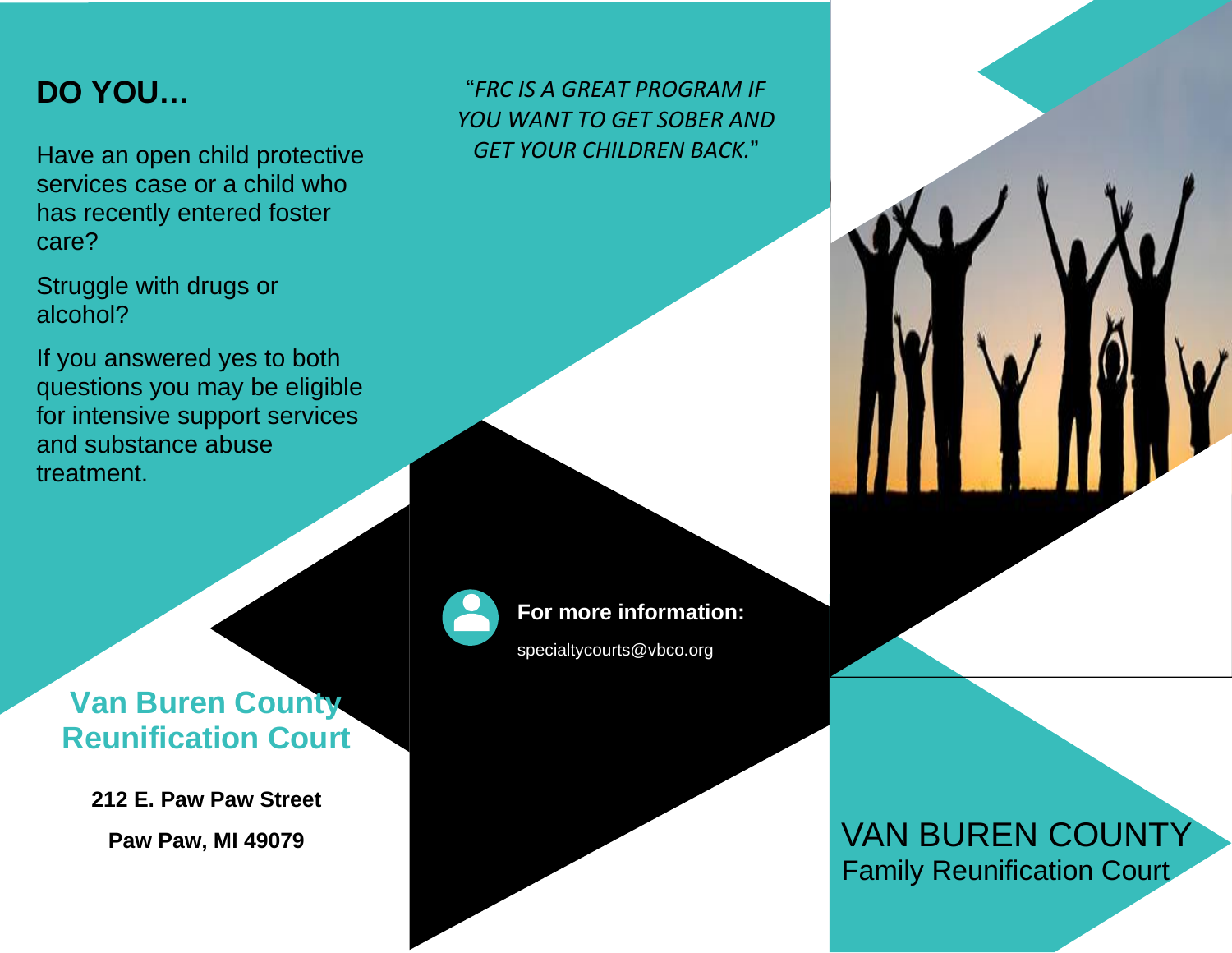### **WHAT IS REUNIFICATION COURT?**

A voluntary, intensive treatment program for child welfare involved parents with substance abuse problems & their children. The purpose of this program is to protect the safety and welfare of children while giving parents the tools they need to become sober, responsible caregivers.

Reunification Court is designed to be a 5 stage program, with increased activities in the early phases and decreased activities in the later phases. It takes participants an average of 12 months to complete.

You do not have to complete the entire program before your children are returned to your care. You can be reunified when you demonstrate stable recovery behavior.

Your DHHS worker and the Court want to see stable, compliant behavior before they will recommend reunification with your children and this program helps you achieve that goal.

### **How is Reunification Court different from what I'm already doing?**

**FRC asks more of parents and offers more support. Everyone works harder to help you recover and safely reunify with your children.** 

**In FRC, you will have a case manager who is available to meet with you weekly and will communicate with your DHS worker.**

**Your case manager will attend your court hearings and will advocate for you based on your progress.**

**-You will have accountability and will test regularly for drugs and alcohol.** 

**You will participate in recovery activities such as self-help meetings, individual and group counseling.**

**You will talk to a Judge about your progress biweekly instead of every three months.** 

**You will be rewarded for progress with praise, applause in court, gift cards and or encouragement.**

**Sanctions are imposed in response to dishonesties & violation of court orders to keep you accountable and moving towards the goal of reunification.** 

**Additional services include in-home case management and treatment, peer support, transportation assistance, dental services, funding for a GED and/or vocational training and after-care support.**

## **FREQUENTLY ASKED QUESTIONS:**

#### **Do Reunification Courts work?**

National studies show that parents in RCs are more likely to successfully complete treatment compared to parents who do not participate in RCs.

National research shows that children of RC graduates are **more likely to be reunified** with their parents and **less likely to re-enter foster care**.

### **Why is it an average of 12 months long?**

The length of time a person stays in substance abuse treatment is directly connected to their likelihood to stay drug & alcohol free long-term. The longevity of the program and the amount of treatment provided are key reasons Reunification Courts have the **best outcome** of any substance abuse program available.

### **Why are there sanctions for noncompliance?**

To get you back on track **to be reunified** with your children. Without Reunification Court, the violation for non-compliance of court orders is jail or termination of your parental rights.

### **Is Reunification Court hard?**

There are rules and accountability designed to help you maintain **lifetime recovery**, not just long enough to get CPS out of your life only to have re-involvement later. It takes hard work to be successful.